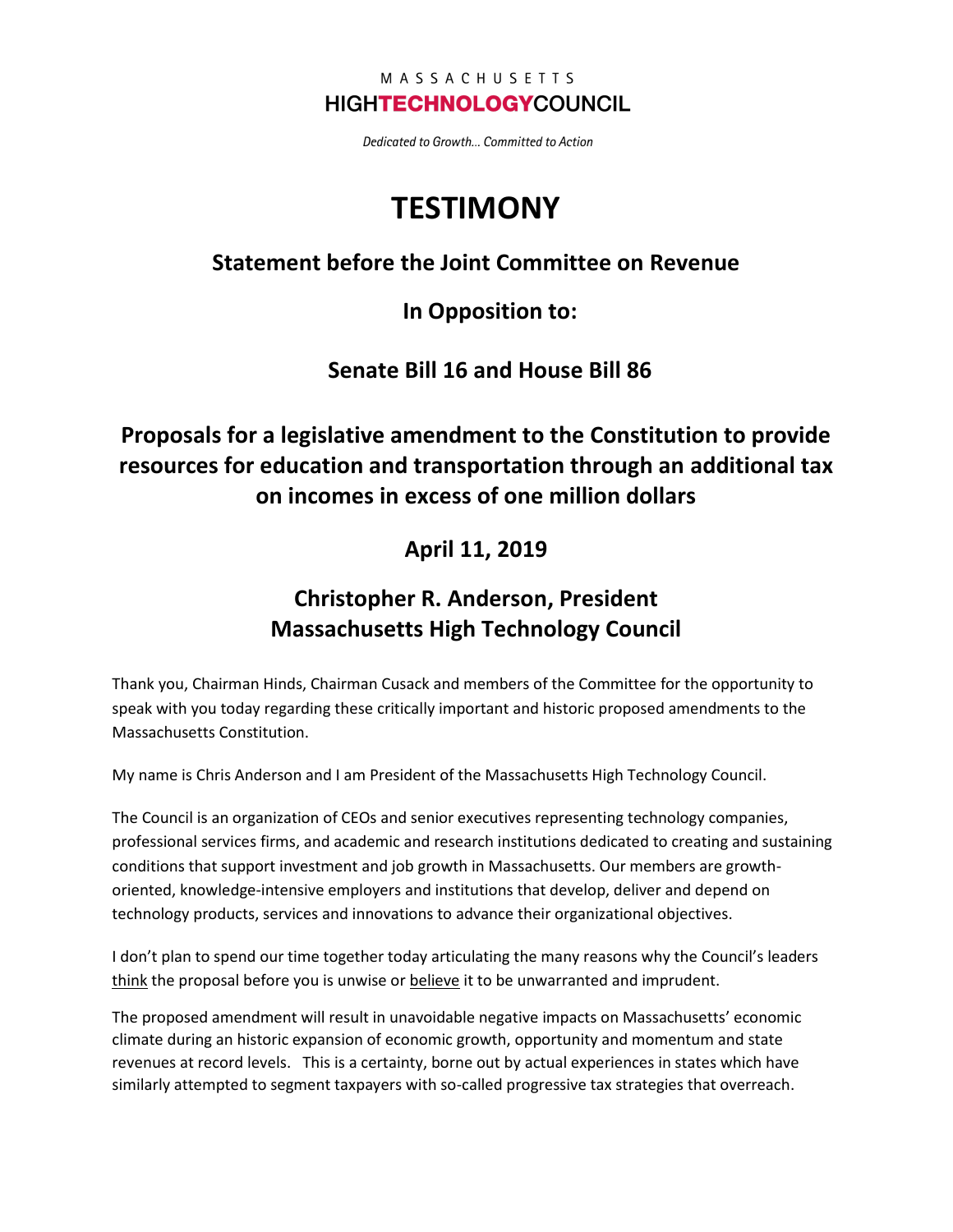Over the past 20 years, the Massachusetts business community and state political leaders have taken positive steps to shed much of the old "Taxachusetts" moniker and high-tax brand. As a result, Massachusetts is thriving right now, and our economy is expanding. Unemployment rates have hovered at record low levels and state tax revenues are at an all-time high. Adoption of the proposed tax increase would be a damaging step backward for the state.

The ongoing discussion we are engaged in is of critical importance to the future of the Commonwealth and our debates and decisions must be data-driven and firmly rooted in reality. So today I want to highlight for you 5 items of historic fact and verified data, much of it derived from federal sources and aggregated in MATTERS, the Council's 50-state competitiveness data dashboard. I would welcome the opportunity to meet with any of you to discuss in greater detail the data and information we are presenting today.

As you consider this critically important decision, I ask you to note the following facts:

- **1. The Commonwealth's long-term fiscal condition is unstable but is being buttressed by a strong private economy which is preventing the Commonwealth from suffering the same flight of employment, capital, and tax revenue seen in Connecticut, New Jersey, and Illinois—states with similarly poor fiscal stability rankings. Massachusetts faces significant financial risk in the face of any economic contraction.**
	- Massachusetts' fiscal condition receives poor ratings in several respected and peervalidated rankings. Massachusetts is ranked:
		- $\circ$  44<sup>th</sup> in the recently launched MATTERS State Fiscal Stability Index;
		- o 47th out of 50 in the George Mason University/Mercatus Center State Fiscal Condition report; and
		- $\circ$  48<sup>th</sup> in Fiscal Balance by the Pew Charitable Trusts.
	- Massachusetts benefits from a Gross State Product that is growing at the 9th highest rate in the country.
	- According to S&P Global Ratings Massachusetts has an "elevated risk" of financial distress during a recession.
	- Moody's Analytics predicted Massachusetts would face a nearly \$3 billion annual budget gap in a moderate recession and a \$5 billion gap in a severe one**.**

*(Sources: MATTERS, Mercatus Center, Pew Charitable Trusts, US Bureau of Econ. Analysis, S&P Global Ratings, Moody's Analytics)*

#### **2. Projected and promised revenues have not in fact materialized in other states that adopted similar hyper-progressive tax policies, further damaging their fiscal condition, budgetary planning and ability to support key state investments.**

According to the Institute on Taxation and Economic Policy, Massachusetts' income tax system is already highly progressive with top quintile earners paying a 4.2% effective rate while the lowest 20 percent of Massachusetts filers pay an effective rate of 0.8 percent.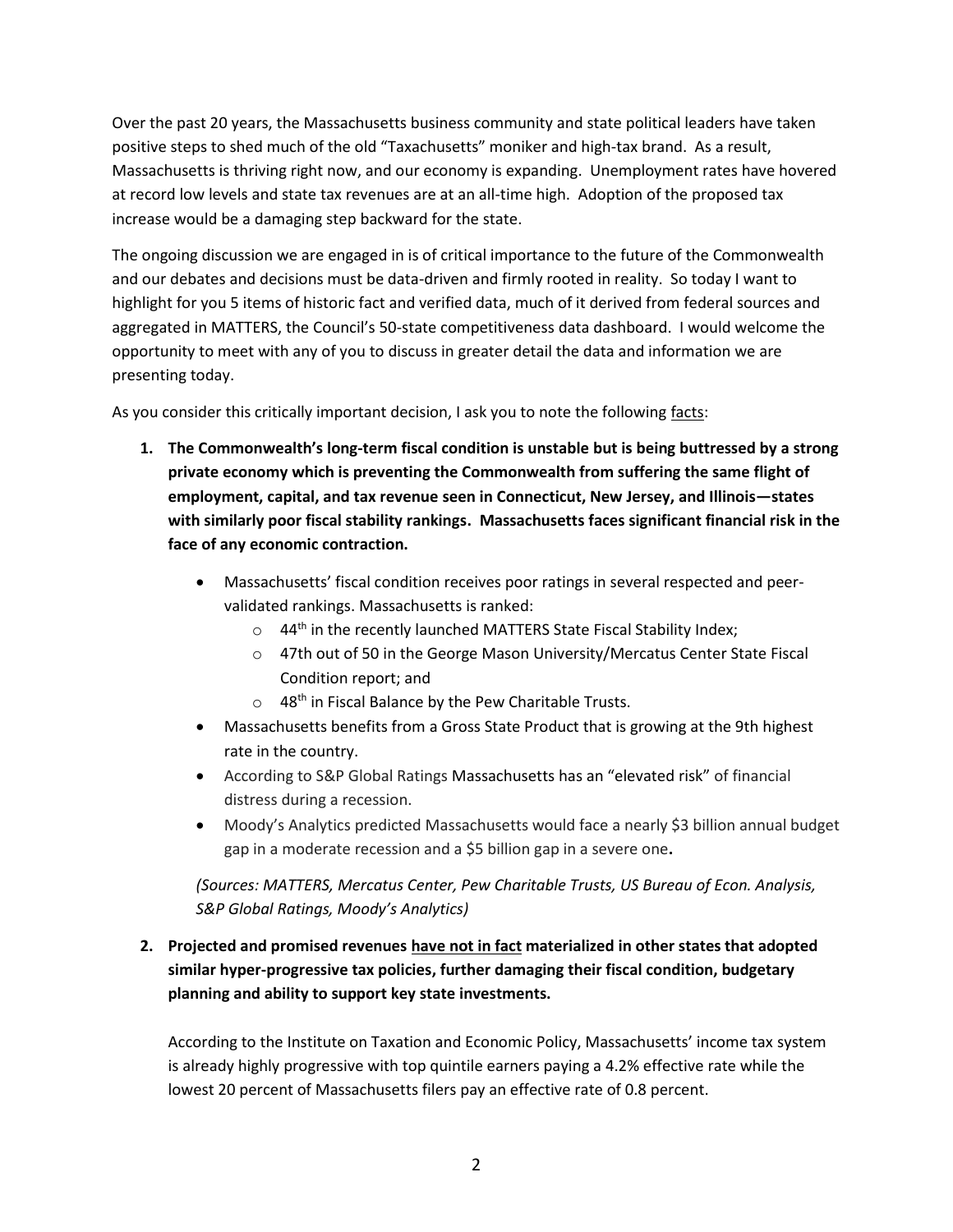Massachusetts is heavily-reliant on tax revenues from high income earners, who are the single largest source of revenue for the Commonwealth. The top 20% of tax filers (those who earn roughly \$130,000 per year and up) pay approximately \$12 billion in income taxes, which makes up 42% of the \$28 billion in total revenue the state collects each year in income, sales, corporate, and miscellaneous taxes combined.

Unfortunately, historic data shows that such revenues, particularly those associated with capital gains and investment income, are inherently volatile.

They are also inherently mobile. We could use up my allotted 3 minutes a hundred times over debating whether higher taxes do or don't motivate wealthy people to migrate among states. What cannot be debated, however, is that assets, wealth and associated tax revenues do depart states with high levels of taxation. For example:

- Maryland projected its 2007 "millionaire tax" surcharge would raise \$330 million. In fact, it raised just \$120 million, leaving state lawmakers-who had immediately locked in \$330 million in additional, permanent spending- with a gaping budget deficit.
- Following tax hikes in 2011 and 2015, Connecticut lost 20,179 residents with a total adjusted gross income of \$2.6 billion in 2015. Connecticut first adopted an income tax in 1991 and has lost more than \$12 billion in net adjusted gross income to other states over the past 25 years. *(Source: Yankee Institute/IRS)*
- Following an income tax hike in 2013, Minnesota lost \$2.1 billion in taxable income from 3,099 taxpayers between 2014 and 2016.

*(Sources: ITEP, Mass. DOR, Maryland Public Policy Institute, Yankee Institute for Public Policy, Hartford Courant, Minneapolis Star Tribune)*

#### **3. In other states around country, including peer states Massachusetts competes against for economic activity, leaders from both sides of the aisle are rejecting similar proposals, turning away from "Millionaires Taxes" and other hyper-progressive and anti-competitive tax policies.**

These leaders recognize that anticipated tax revenues are inflated, illusory and volatile and they understand that the negative impacts of high state taxes on competitiveness have intensified on the face of federal caps on deductibility.

Among those who have "seen the light" are several progressive, Democratic Governors and state legislative leaders who have previously been enthusiastic supporters. Note, for example the following comments from elected leaders in other states: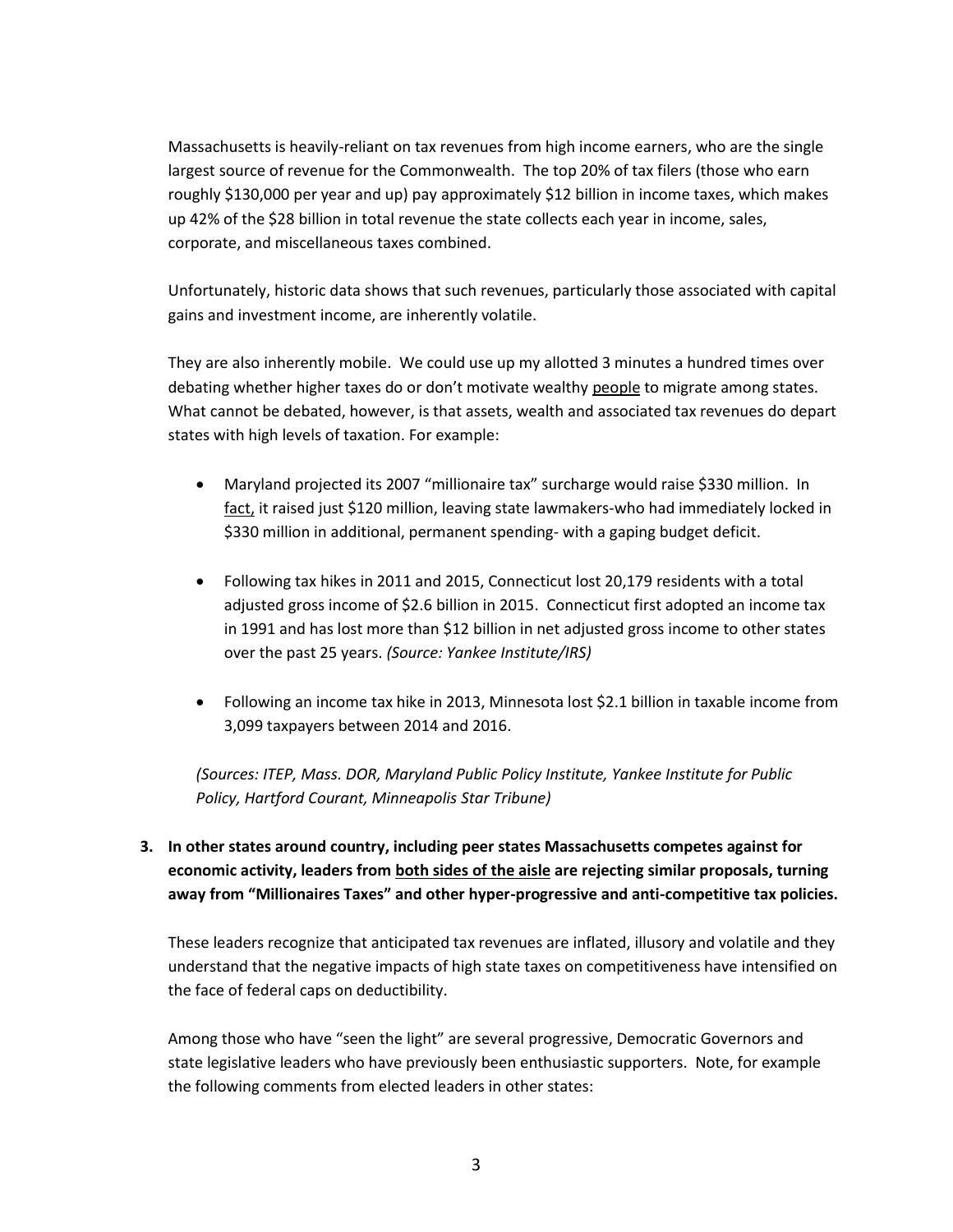- Andrew Cuomo, Governor of New York: *If even a small number of high-income taxpayers leave, it has a great effect on this tax base. You are relying on a very small number of people for the vast amount of your tax dollars. Tax the rich. Tax the rich. Tax the rich. We did that. God forbid the rich leave.*
- Dannel Malloy, former Governor of Connecticut: *Connecticut is too dependent on our highest-income earners for our revenue. We need to go down a different road with tax policy, and that's not raising taxes*.
- Steve Sweeney, President, New Jersey State Senate: *You have the ability to save a lot of money. We should be doing that before we're ever talking about raising the income tax, the sales tax or any other tax. NJ is in a "fiscal death spiral" that can't be repaired by raising taxes.*
- Paul Sarlo, Chairman, New Jersey State Senate Budget Committee: *Relying on that millionaire surcharge's volatile revenue is not the best solution compared to sustainable budget savings*.

*(Sources: Wall Street Journal, Hartford Courant, NJ.com, NJBIZ.com)*

**4. Massachusetts is already one of the highest spending states in the nation on a per capita basis, according to nationally reported data.**

Per capita state spending in Massachusetts is the 6<sup>th</sup> highest in the United States. Over the past 15 years, the state budget has DOUBLED to over \$41 billion dollars annually, a growth rate that far outpaces inflation. State revenues for FY19 were 50% higher than they were in FY09.

- Regarding K-12 public education specifically, Massachusetts taxpayers support the 7<sup>th</sup> highest level of per pupil spending in the country with an average annual expenditure of more than \$15,000 per student.
- And Federal Highway Administration data shows that Massachusetts also spends significantly more to build and maintain roads than nearly every other state in the country. Currently, Massachusetts spends four times the national average to build and maintain each mile of highway, more per mile than 47 other states.

*(Sources: MATTERS, US Census Bureau, Reason Foundation)*

**5. The amendment would affect a radical departure from more than a century of tax policy and constitutional doctrine in Massachusetts and the nation.**